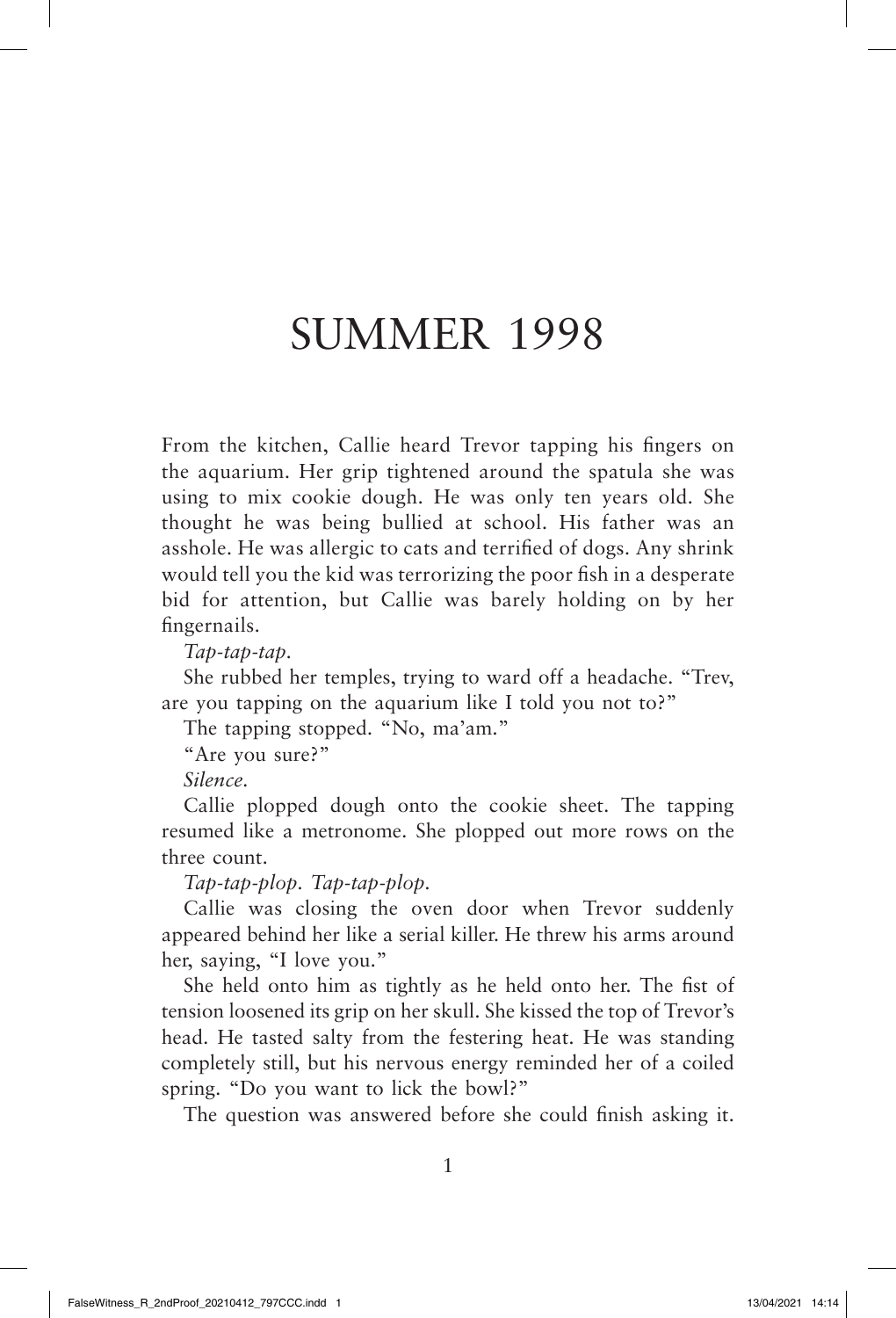He dragged a kitchen chair to the counter and made like Pooh Bear sticking his head into a honey pot.

Callie wiped the sweat from her forehead. The sun had gone down an hour ago, but the house was still broiling. The air conditioning was barely functioning. The oven had turned the kitchen into a sauna. Everything felt sticky and wet, herself and Trevor included.

She turned on the faucet. The cold water was irresistible. She splashed her face, then, to Trevor's delight, sprinkled some on the back of his neck.

Once the giggling died down, Callie adjusted the water to clean the spatula. She placed it in the drying rack beside the remnants from dinner. Two plates. Two glasses. Two forks. One knife to cut Trevor's hot dog into pieces. One teaspoon for a dollop of Worcestershire sauce mixed in with the ketchup.

Trevor handed her the bowl to wash. His lips curved up to the left when he smiled, the same way his father's did. He stood beside her at the sink, his hip pressing against her.

She asked, "Were you tapping the glass on the aquarium?"

He looked up. She caught the flash of scheming in his eyes. Exactly like his father. "You said they were starter fish. That they probably wouldn't live."

She felt a nasty response worthy of her mother press against the back of her clenched teeth—*Your grandfather's going to die, too. Should we go down to the nursing home and stick needles under his fingernails?*

Callie hadn't said the words out loud, but the spring inside of Trevor coiled even tighter. She was always unsettled by how tuned in he was to her emotions.

"Okay." She dried her hands on her shorts, nodding toward the aquarium. "We should find out their names."

He looked guarded, always afraid of being the last one to get the joke. "Fish don't have names."

"Of course they do, silly. They don't just meet each other on the first day of school and say, 'Hello, my name is Fish.'" She gently nudged him into the living room. The two bicolored blennies were swimming a nervous loop around the aquarium. She had lost Trevor's interest several times during the arduous process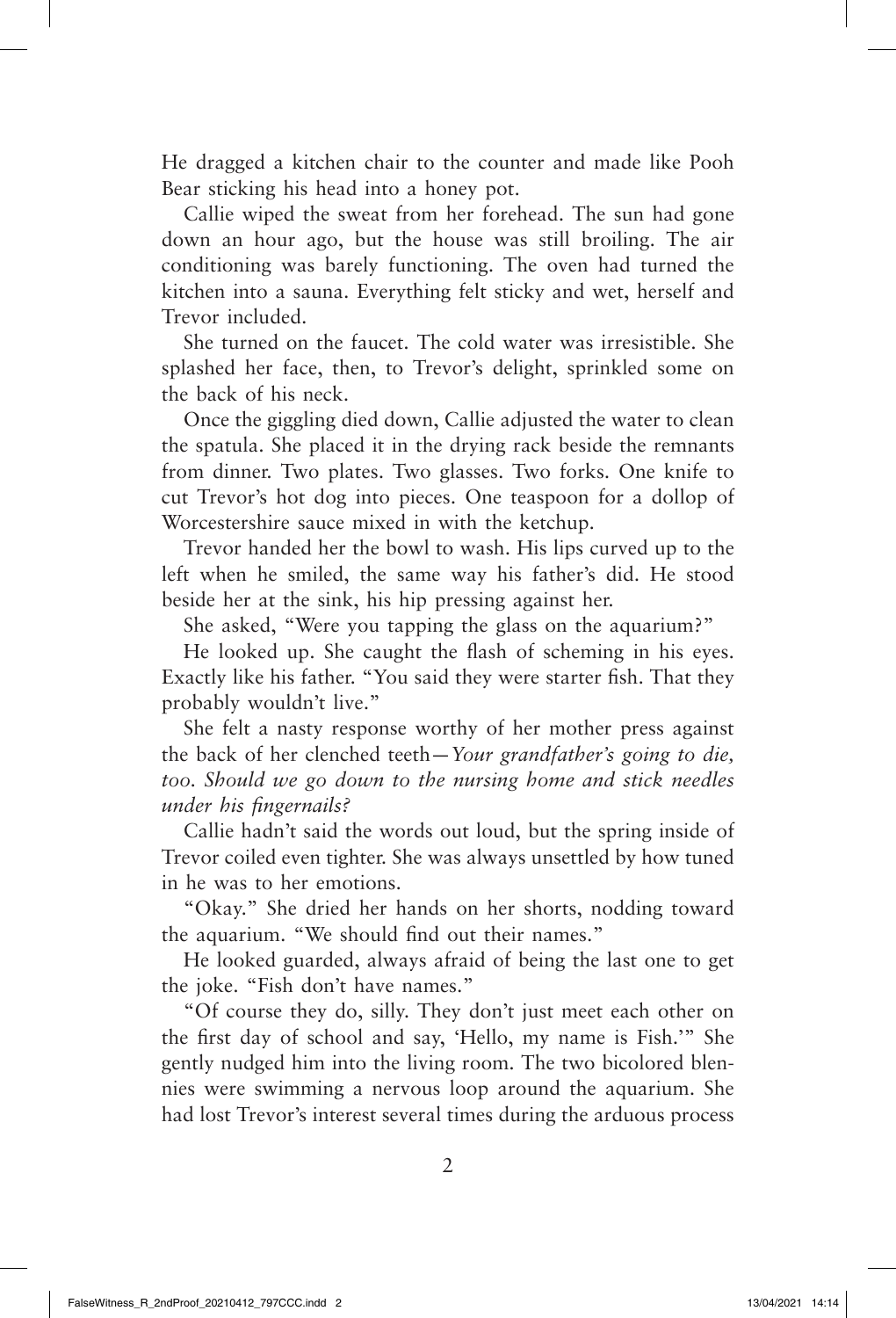of setting up the saltwater tank. The arrival of the fish had sharpened his focus to the head of a pin.

Callie's knee popped as she knelt down in front of the aquarium. The throbbing pain was more tolerable than the sight of Trevor's grimy fingerprints clouding the glass. "What about the little guy?" She pointed to the smaller of the two. "What's his name?"

Trevor's lips curved up at the left as he fought a smile. "Bait." "Bait?"

"For when the sharks come and eat him!" Trevor burst into too-loud laughter, rolling on the floor at the hilarity.

Callie tried to rub the throb out of her knee. She glanced around the room with her usual sinking depression. The stained shag carpet had been flattened sometime in the late eighties. Streetlight lasered around the puckered edges of the orange and brown drapes. One corner of the room was taken up by a fully stocked bar with a smoky mirror behind it. Glasses hung down from a ceiling rack and four leather bar stools crowded around the L-shape of the sticky wooden top. The entire room was centered around a giant television that weighed more than Callie. The orange couch had two depressing his-and-her indentations on opposite ends. The tan club chairs had sweat stains at the backs. The arms had been burned by smoldering cigarettes.

Trevor's hand slipped inside of hers. He had picked up on her mood again.

He tried, "What about the other fish?"

She smiled as she rested her head against his. "How about . . ." She cast around for something good—Anne Chovey, Genghis Karp, Brine Austin Green. "Mr. Dar-Sea?"

Trevor wrinkled his nose. Not an Austen fan. "What time is Dad getting home?"

Buddy Waleski got home whenever he damn well got home. "Soon."

"Are the cookies ready yet?"

Callie winced her way to standing so she could follow him back into the kitchen. They watched the cookies through the oven door. "Not quite, but when you're out of your bath—"

Trevor bolted down the hallway. The bathroom door slammed.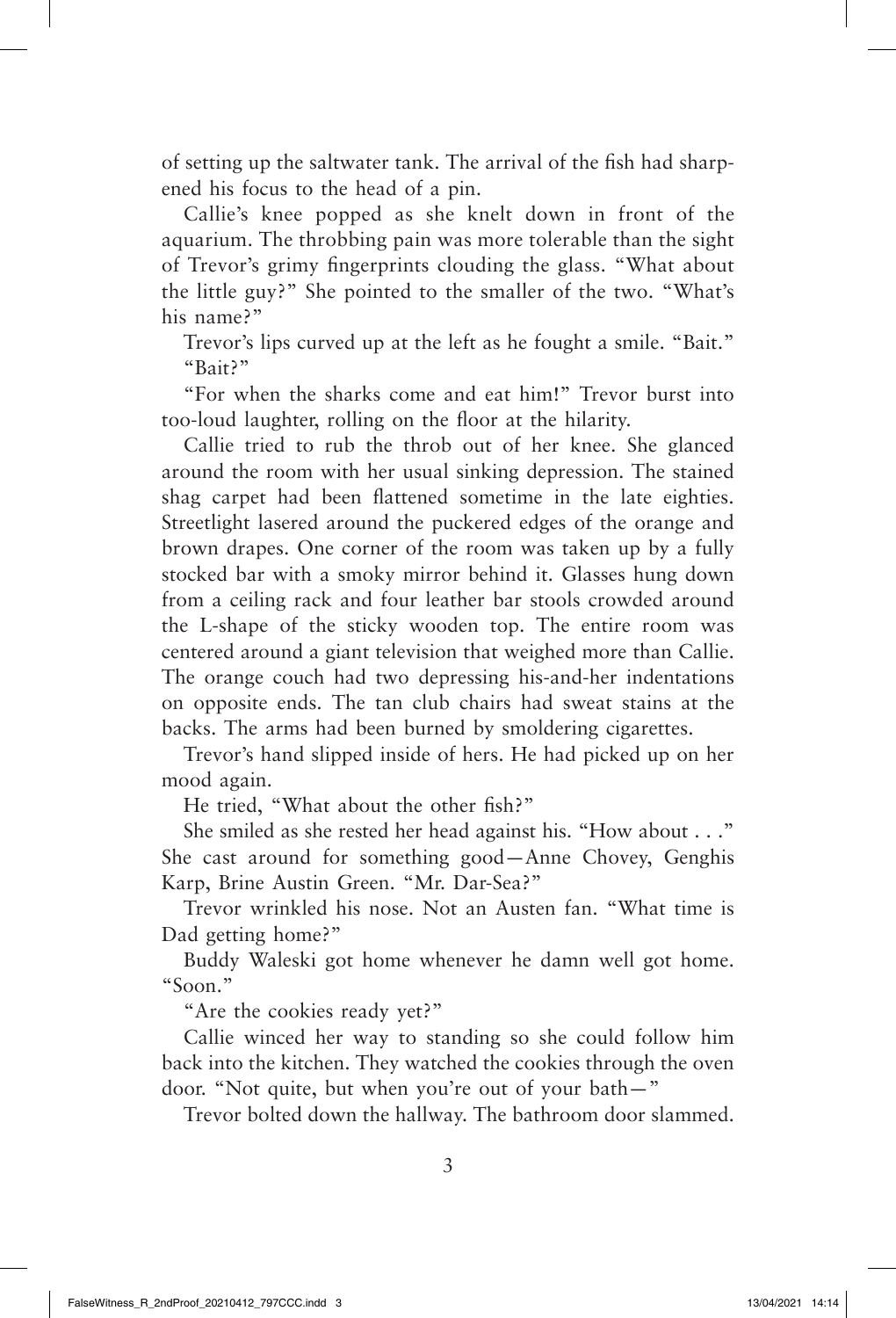She heard the faucet squeak. Water splattered into the tub. He started humming.

An amateur would claim victory, but Callie was no amateur. She waited a few minutes, then cracked open the bathroom door to make sure he was actually in the tub. She caught him just as he dipped his head under the water.

Still not a win—there was no soap in sight—but she was exhausted and her back ached and her knee was pinching when she walked up the hallway so all she could do was grit through the pain until she reached the bar and filled a martini glass with equal parts Sprite and Captain Morgan.

Callie limited herself to two swigs before she leaned down and checked for blinking lights under the bar. She had discovered the digital camera by accident a few months ago. The power had gone out. She'd been looking for the emergency candles when she noticed a flash out of the corner of her eye.

Callie's first thought had been—*sprained back, trick knee, and now her retina was detachin*g—but the light was red, not white, and it was flashing like Rudolph's nose between two of the heavy leather stools under the bar. She had pulled them away. Watched the red light flash off the brass foot rail that stringed along the bottom.

It was a good hiding place. The front of the bar was done up in a multi-colored mosaic. Shards of mirror punctuated broken pieces of blue, green and orange tile, all of which obscured the one-inch hole cut through to the shelves in the back. She'd found the Canon digital camcorder behind a cardboard box filled with wine corks. Buddy had taped the power cord up inside the shelf to hide it, but the power had been off for hours. The battery was dying. Callie had no idea whether or not the camera had been recording. It was pointed directly at the couch.

This is what Callie had told herself: Buddy had friends over almost every weekend. They watched basketball or football or baseball and they talked bullshit and business and women, and they probably said things that gave Buddy leverage, the kind of leverage that he could later use to close a deal, and probably that's what the camera was for.

*Probably.*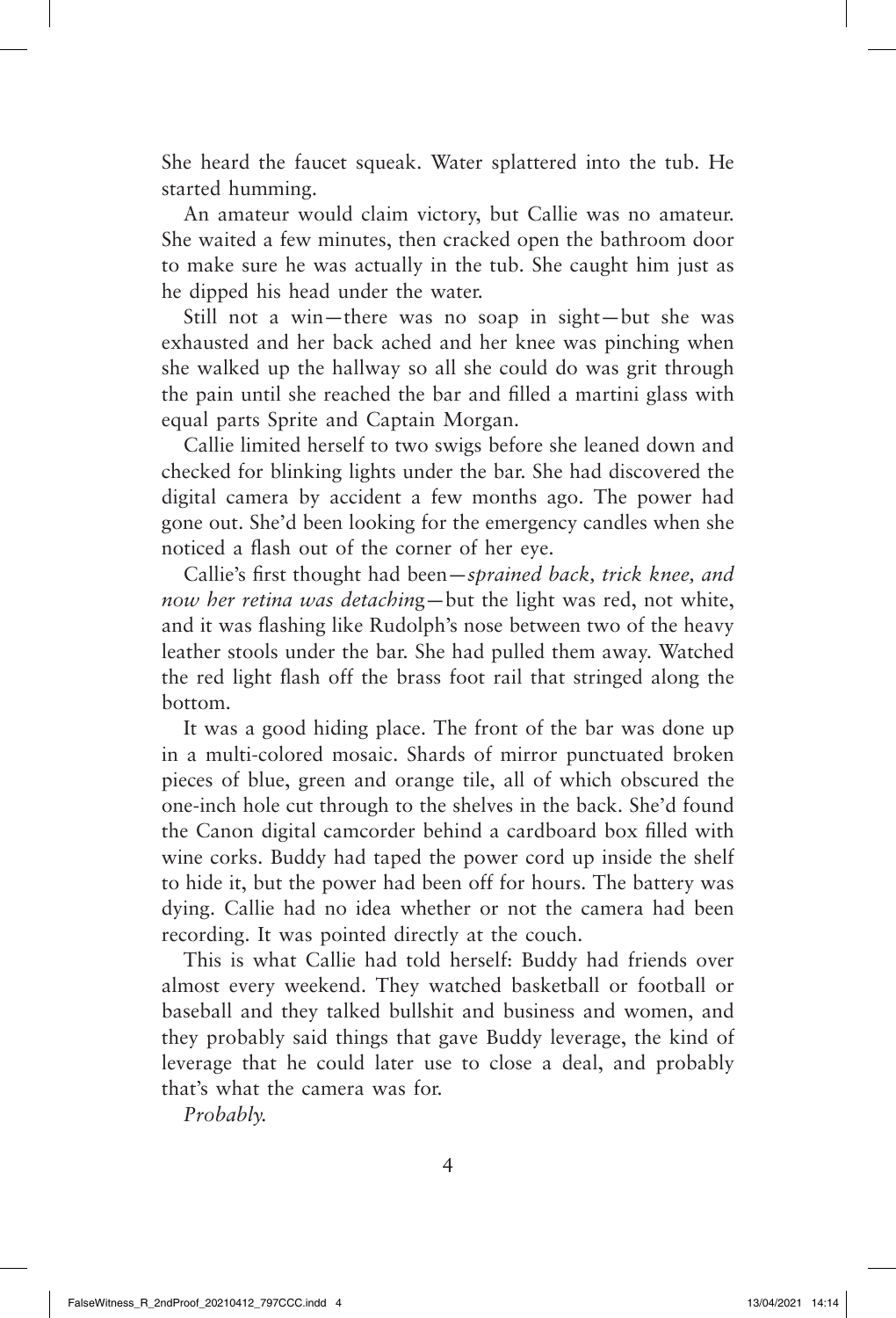She left out the Sprite on her second drink. The spiced rum burned up her throat and into her nose. Callie sneezed, catching most of it with the back of her arm. She was too tired to get a paper towel from the kitchen. She used one of the bar towels to wipe off the snot. The monogrammed crest scratched her skin. Callie looked at the logo, which summed up Buddy in a nutshell. Not the Atlanta Falcons. Not the Georgia Bulldogs. Not even Georgia Tech. Buddy Waleski had chosen to be a booster for the division two Bellwood Eagles, a high school team that went zeroto-ten last season.

Big fish/small pond.

Callie was downing the rest of the rum when Trevor came back into the living room. He wrapped his skinny arms around her again. She kissed the top of his head. He still tasted sweaty, but she had fought enough battles for the day. All she wanted now was for him to go to sleep so that she could drink away the aches and pains in her body.

They sat on the floor in front of the aquarium as they waited for the cookies to cool down. Callie told him about her first aquarium. The mistakes she had made. The responsibility and care it took to keep the fish thriving. Trevor had turned docile. She told herself it was because of the warm bath and not because of the way the light went out of his eyes every time he saw her standing behind the bar pouring herself another drink.

Callie's guilt started to dissipate as they got closer to Trevor's bedtime. She could feel him start to wind himself up as they sat at the kitchen table. The routine was familiar: An argument about how many cookies he could eat. Spilled milk. Another cookie argument. A discussion about which bed he would sleep in. A struggle to get him into his pajamas. A negotiation over how many pages she would read from his book. A kiss goodnight. Another kiss goodnight. A request for a glass of water. Not that glass, this glass. Not this water, that water. Screaming. Crying. More battling. More negotiating. Promises for tomorrow—games, the zoo, a visit to the water park. And so on and so on until she eventually, finally, found herself standing alone behind the bar again.

She stopped herself from rushing to open the bottle like a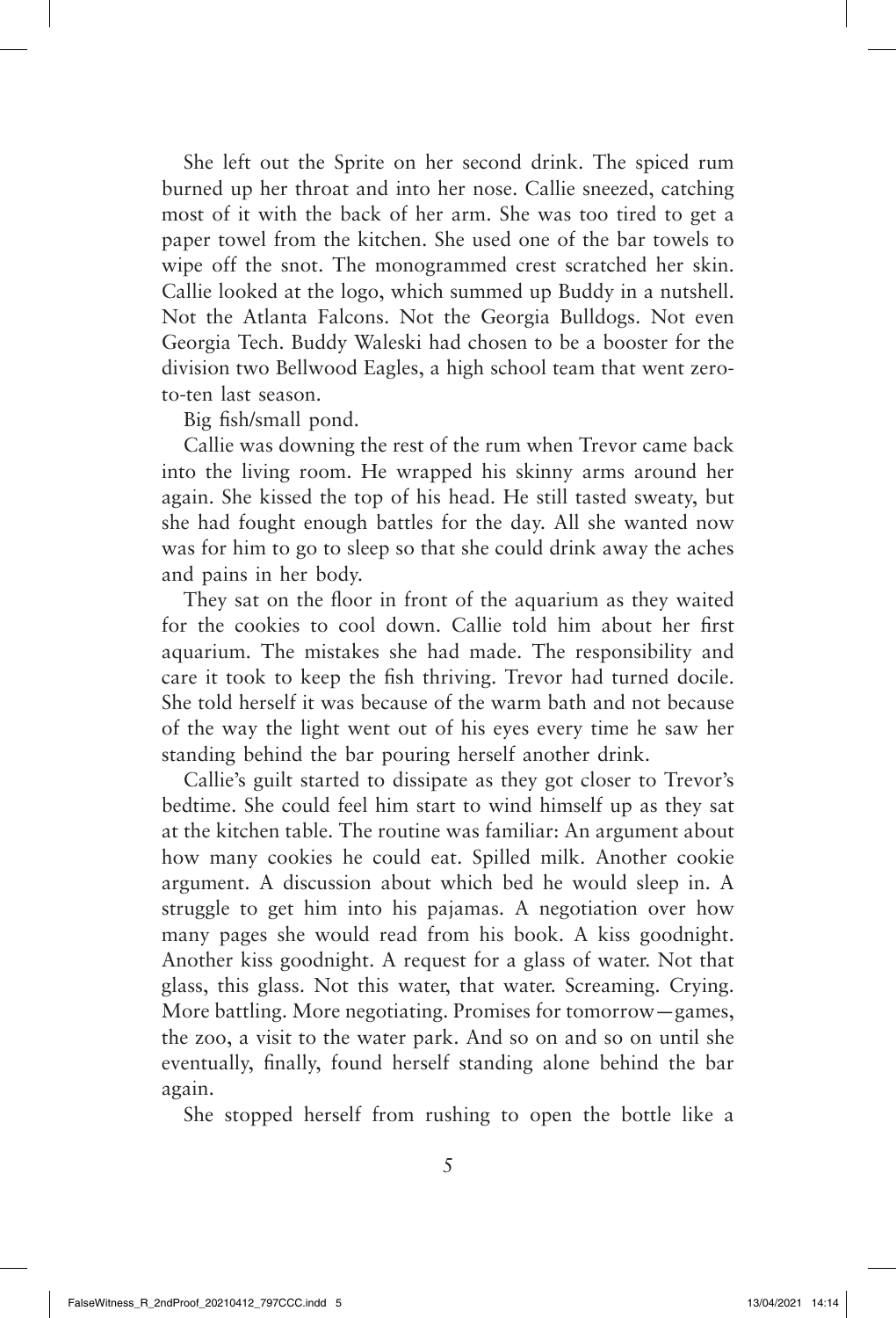desperate drunk. Her hands were shaking. She watched them tremor in the silence of the dingy room. More than anything else, she associated the room with Buddy. The air was stifling. Smoke from thousands of cigarettes and cigarillos had stained the low ceiling. Even the spiderwebs in the corners were orangey-brown. She never took her shoes off inside the house because the feel of the sticky carpet cupping her feet made her stomach turn.

Callie slowly twisted the cap off the bottle of rum. The spices tickled at her nose again. Her mouth started to water from anticipation. She could feel the numbing effects just from thinking about the third drink, not the last drink, the drink that would help her shoulders relax, her back stop spasming, her knee stop throbbing.

The kitchen door popped open. Buddy coughed, the phlegm tight in his throat. He threw his briefcase onto the counter. Kicked Trevor's chair back under the table. Snatched up a handful of cookies. Held his cigarillo in one hand as he chewed with his mouth open. Callie could practically hear the crumbs pinging off the table, bouncing against his scuffed shoes, scattering across the linoleum, tiny cymbals clanging together, because everywhere Buddy went, there was *noise, noise, noise.*

He finally noticed her. She had that early feeling of being glad to see him, of expecting him to envelop her in his arms and make her feel special again. Then more crumbs dropped from his mouth. "Pour me one, baby doll."

She filled a glass with Scotch and soda. The stink of his cigarillo wafted across the room. Black & Mild. She had never seen him without a box sticking out of his shirt pocket.

Buddy was finishing the last two cookies as he pounded his way toward the bar. Heavy footsteps creaking the floors. Crumbs on the carpet. Crumbs on his wrinkled, sweat-stained work shirt. Trapped in the stubble of his five o'clock shadow.

Buddy was six-three when he stood up straight, which was never. His skin was perpetually red. He had more hair than most men his age, a little bit of it starting to gray. He worked out, but only with weights, so he looked more gorilla than man—shortwaisted, with arms so muscled that they wouldn't go flat to his sides. Callie seldom saw his hands when they weren't fisted.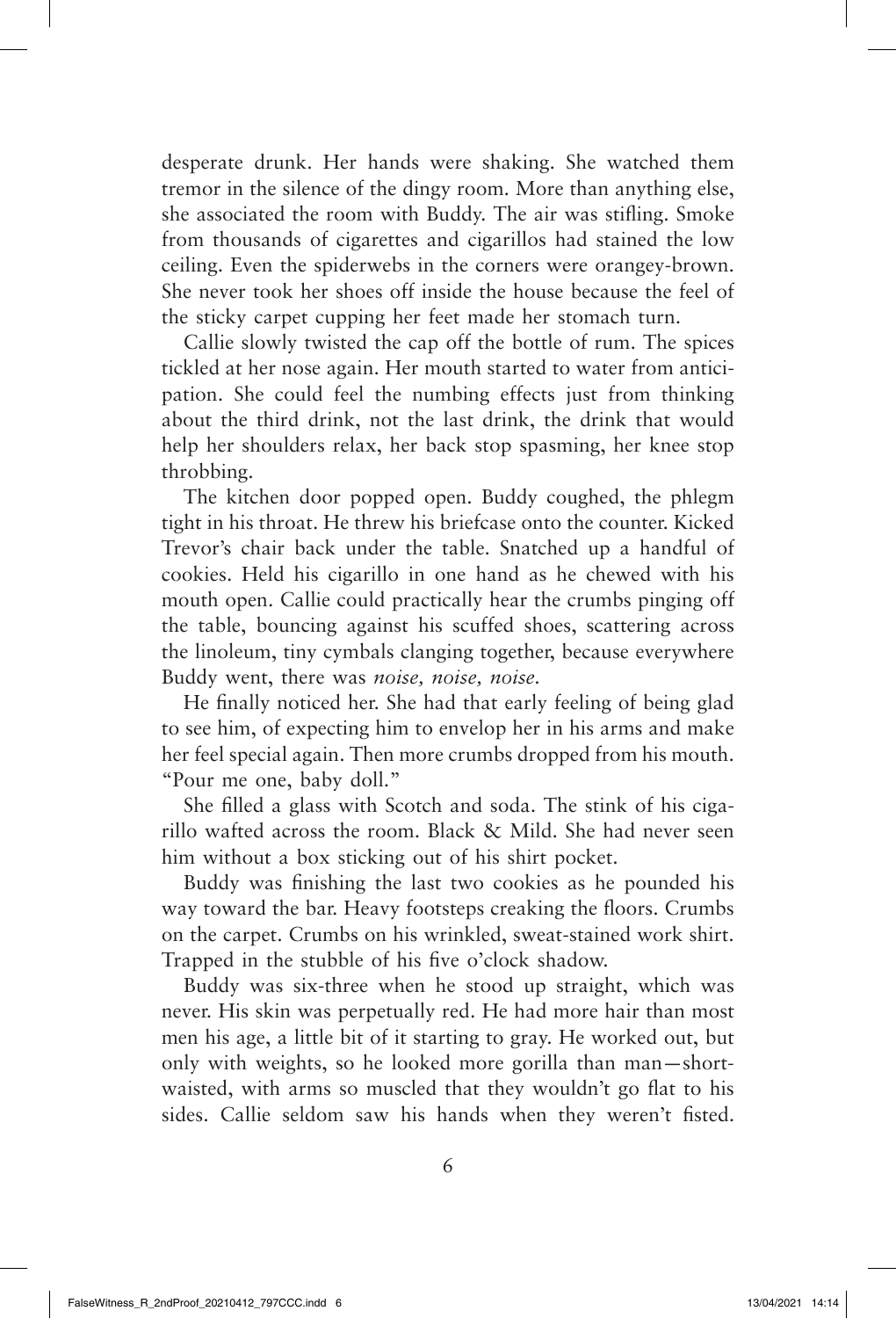Everything about him screamed *ruthless motherfucker*. People turned in the opposite direction when they saw him in the street.

If Trevor was a coiled spring, Buddy was a sledgehammer.

He dropped the cigarillo into the ashtray, slurped down the Scotch, then banged the glass down on the counter. "You have a good day, dolly?"

"Sure." She stepped aside so he could get a refill.

"I had a great one. You know that new strip mall over on Stewart? Guess who's gonna be doing the framing?"

"You," Callie said, though Buddy hadn't waited for her to answer.

"Got the down payment today. They're pouring the foundation tomorrow. Nothing better than having cash in your pocket, right?" He belched, pounding his chest to get it out. "Fetch me some ice, will ya?"

She started to go, but his hand grabbed her ass like he was turning a doorknob.

"Lookit that tiny little thing."

There had been a time early on when Callie had thought it was funny how obsessed he was with her petite size. He would lift her up with one arm, or marvel at his hand stretched across her back, the thumb and fingers almost touching the edges of her hip bones. He called her *little bit* and *baby girl* and *doll* and now . . .

It was just one more thing about him that annoyed her.

Callie hugged the ice bucket to her stomach as she headed toward the kitchen. She glanced at the aquarium. The blennies had calmed down. They were swimming through the bubbles from the filter. She filled the bucket with ice that smelled like Arm & Hammer baking soda and freezer-burned meat.

Buddy swiveled around in his bar stool as she made her way back toward him. He had pinched off the tip of his cigarillo and was shoving it back into the box. "God damn, little girl, I love watching your hips move. Do a spin for me."

She felt her eyes roll again—not at him, but at herself, because a tiny, stupid, lonely part of Callie still bought into his flirting. He was honest-to-God the first person in her life who had ever made her feel truly loved. She had never before felt special, chosen,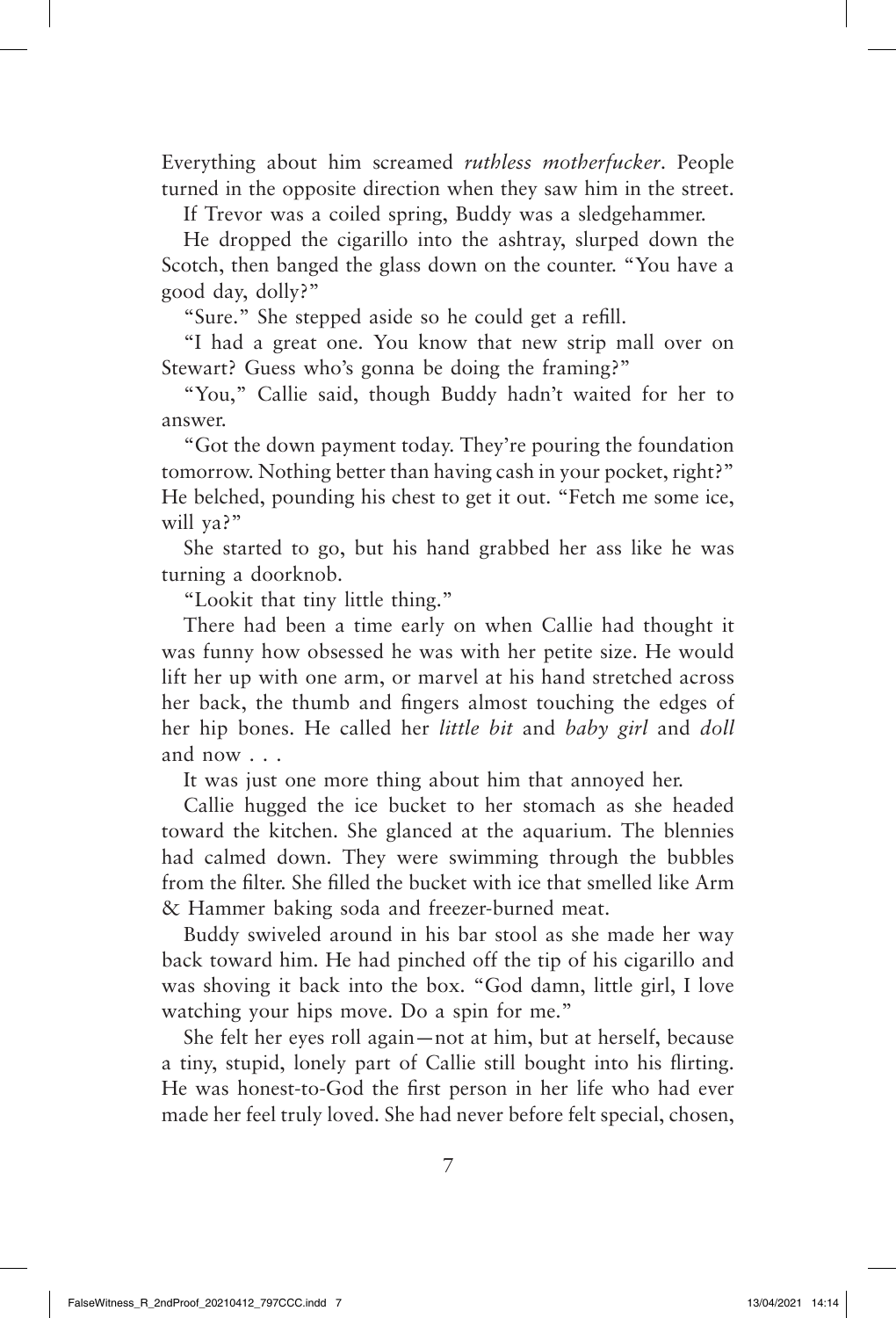like she was all that mattered to another human being. Buddy had made her feel safe and cared for.

But lately, all he wanted to do was fuck her.

Buddy pocketed the Black & Milds. He jammed his paw into the ice bucket. She saw dirt crescents under his fingernails.

He asked, "How's the kid?"

"Sleeping."

His hand was cupped between her legs before she caught the glint in his eye. Her knees bowed awkwardly. It was like sitting on the flat end of a shovel.

"Buddy—"

His other hand clamped around her ass, trapping her between his bulging arms. "Look at how tiny you are. I could stick you in my pocket and nobody'd ever know you were there."

She could taste cookies and Scotch and tobacco when his tongue slid into her mouth. Callie returned the kiss because pushing him away, bruising his ego, would take up so much time and end up with her back at the exact same damn place.

For all his sound and fury, Buddy was a pussy when it came to his feelings. He could beat a grown man to a pulp without blinking an eye, but with Callie, he was so raw sometimes that it made her skin crawl. She had spent hours reassuring him, coddling him, propping him up, listening to his insecurities roll in like an ocean wave scratching at the sand.

*Why was she with him? She should find someone else. She was out of his league. Too pretty. Too young. Too smart. Too classy. Why did she give a stupid brute like him the time of day? What did she see in him—no, tell him in detail, right now, what exactly was it that she liked about him? Be specific.*

He constantly told her she was beautiful. He took her to nice restaurants, upscale hotels. He bought her jewelry and expensive clothes and gave her mother cash when she was short. He would beat down any man who even thought about looking at her the wrong way. The outside world would probably think that Callie had landed like a pig in shit, but, inside, she wondered if she'd be better off if he was as cruel to her as he was to everyone else. At least then she'd have a reason to hate him. Something real that she could point to instead of his pathetic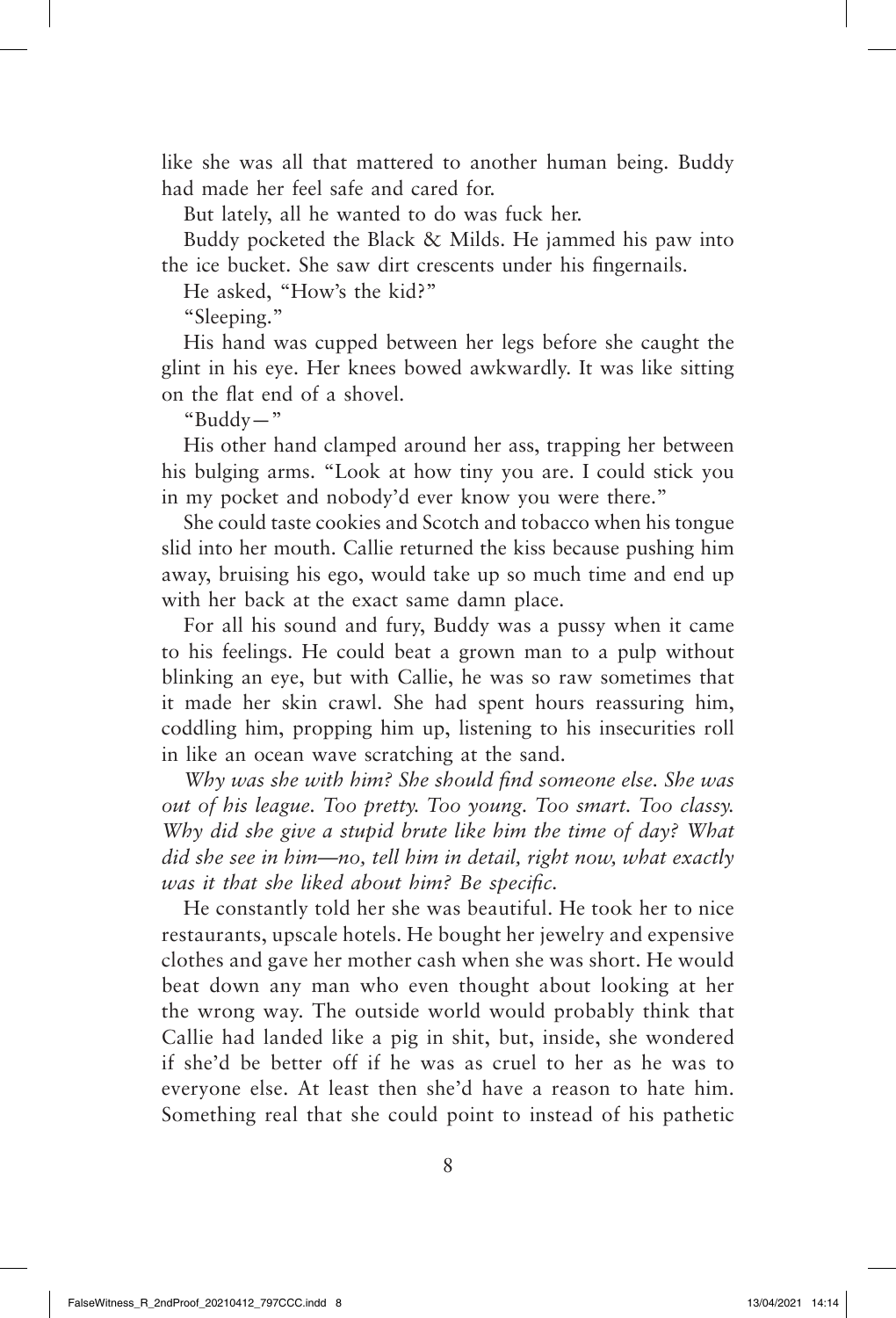tears soaking her shirt or the sight of him on his knees begging for her forgiveness.

"Daddy?"

Callie shuddered at the sound of Trevor's voice. He stood in the hallway clutching his blanket.

Buddy's hands kept Callie locked in place. "Go back to bed, son."

"I want Mommy."

Callie closed her eyes so she wouldn't have to see Trevor's face. "Do as I say," Buddy warned. "Now."

She held her breath, only letting it go when she heard the slow pad of Trevor's feet back down the hall. His bedroom door creaked on its hinges. She heard the latch click.

Callie pulled away. She walked behind the bar, started turning the labels on the bottles, wiping down the counter, pretending like she wasn't trying to put an obstacle between them.

Buddy huffed a laugh, rubbing his arms like it wasn't sweltering in this wretched house. "Why's it so cold all a sudden?"

Callie said, "I should go check on him."

"Nah." Buddy came around the bar, blocking her exit. "Check on me first."

Buddy guided her palm to the bulge in his pants. He moved her hand up and down, once, and she was reminded of watching him jerk the rope on the lawnmower to start the motor.

"Like that." He repeated the motion.

Callie relented. She always relented.

"That's good."

Callie closed her eyes. She could smell the pinched-off tip of his cigarillo still smoldering in the ashtray. The aquarium gurgled from across the room. She tried to think of some good fish names for Trevor tomorrow.

*James Pond. Darth Baiter. Tank Sinatra.*

"Jesus, your hands are so small." Buddy unzipped his pants. Pressed down on her shoulder. The carpet behind the bar felt wet. Her knees sucked into the shag. "You're my little ballerina."

Callie put her mouth on him.

"Christ." Buddy's grip was firm on her shoulder. "That's good. Like that."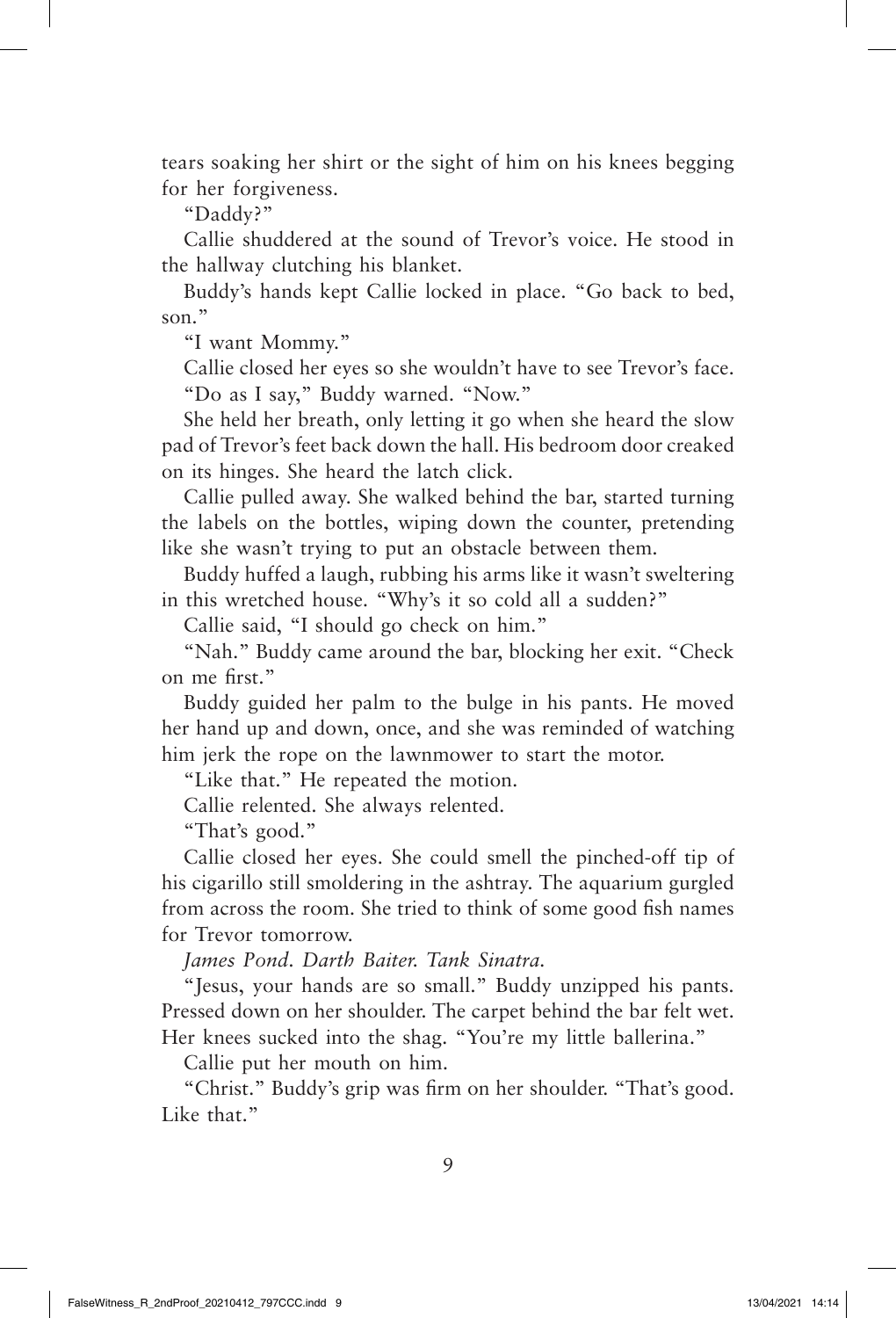Callie squeezed her eyes closed.

*Tuna Turner. Leonardo DeCarpio. Mary Kate and Ashley Ocean.*

Buddy patted her shoulder. "Come on, baby. Let's finish on the couch."

Callie didn't want to go to the couch. She wanted to finish now. To go away. To be by herself. To take a breath and fill her lungs with anything but him.

"God dammit!"

Callie cringed.

He wasn't yelling at her.

She could tell from the shift in the air that Trevor was back in the hallway. She tried to imagine what he'd seen. One of Buddy's meaty hands gripping the counter, his hips thrusting at something underneath the bar.

"Daddy?" he asked. "Where did—"

"What did I tell you?" Buddy bellowed.

"I'm not sleepy."

"Then go drink your medicine. Go."

Callie looked up at Buddy. He was jamming one of his fat fingers toward the kitchen.

She heard Trevor's chair screech across the linoleum. The back banging against the counter. The cabinet creaking open. A *ticktick-tick* as Trevor turned the childproof cap on the NyQuil. Buddy called it his sleepy medicine. The antihistamines would knock him out for the rest of the night.

"Drink it," Buddy ordered.

Callie thought of the delicate ripples in Trevor's throat when he threw his head back and gulped down his milk.

"Leave it on the counter," Buddy said. "Go back to your room." " $But I -$ "

"Go back to your damn room and stay there before I beat the skin off your ass."

Again, Callie held her breath until she heard the *click* of Trevor's bedroom door latching closed.

"Fucking kid."

"Buddy, maybe I should—"

She stood up just as Buddy swung back around. His elbow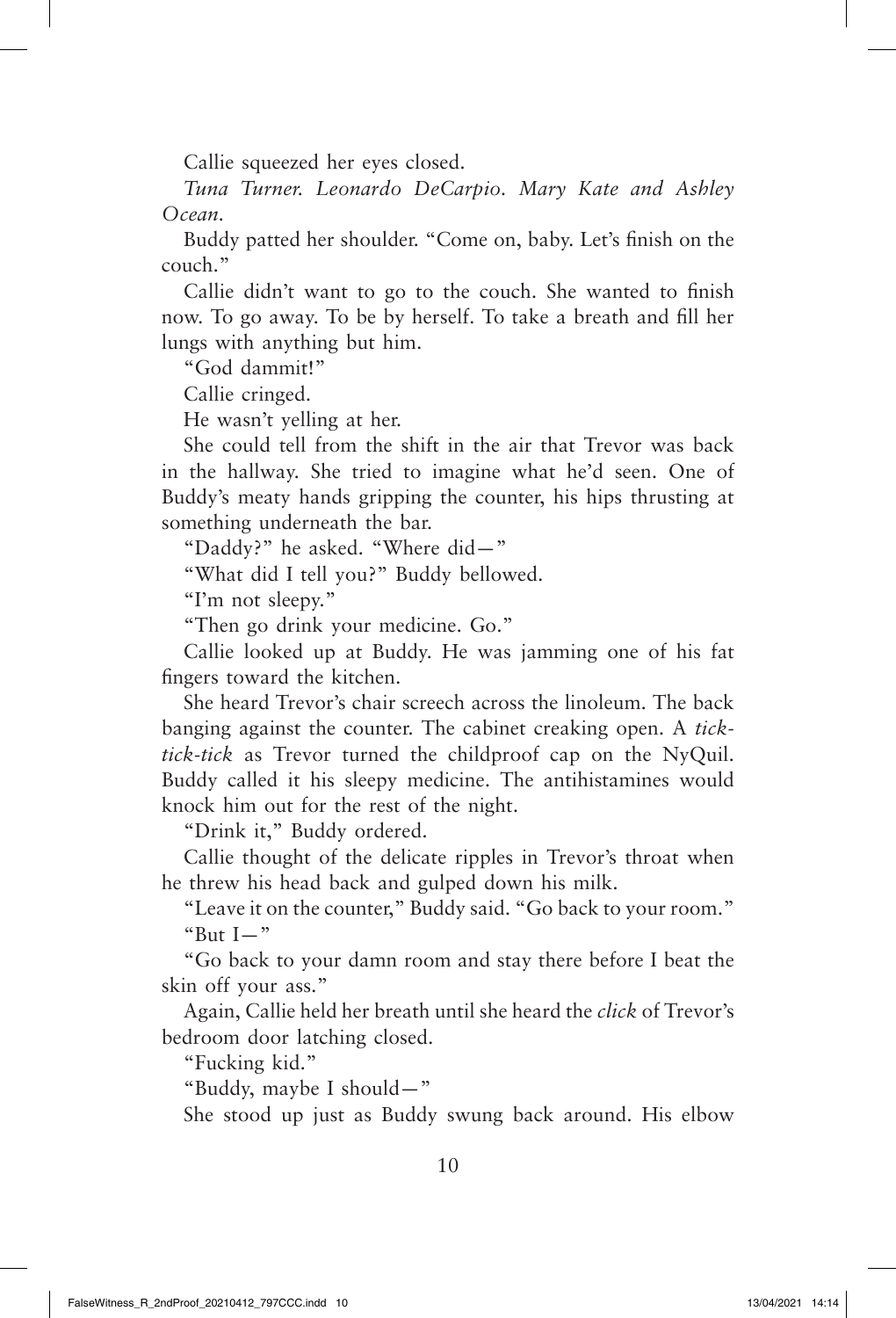accidentally caught her square in the nose. The sudden crack of breaking bones split her like a bolt of lightning. She was too stunned to even blink.

Buddy looked horrified. "Doll? Are you okay? I'm sorry, I—" Callie's senses toggled back on one by one. Sound rushing into her ears. Pain flooding her nerves. Vision swimming. Mouth filling with blood.

She gasped for air. Blood sucked down her throat. The room started spinning. She was going to pass out. Her knees buckled. She frantically grabbed at anything to keep from falling. The cardboard box toppled from the shelf. The back of her head popped against the floor. Wine corks hit her chest and face like fat drops of rain. She blinked up at the ceiling. She saw the bicolored fish swimming furiously in front of her eyes. She blinked again. The fish darted away. Breath swirled inside of her lungs. Her head started pounding along with her heartbeat. She wiped something off her chest. The box of Black & Mild had fallen out of Buddy's shirt pocket, scattering the slim cigarillos across her body. She craned her neck to find him.

Callie had expected Buddy to have that apologetic puppy-dog look on his face, but he barely noticed her. He was holding the video camera in his hands. She'd accidentally pulled it off the shelf along with the box. A chunk of plastic had chipped off the corner.

He let out a low, sharp, "Shit."

Finally, he looked at her. His eyes went shifty, the same way Trevor's did. Caught red-handed. Desperate for a way out.

Callie's head fell back against the carpet. She was still so disoriented. Everything she looked at pulsed along with the throb inside her skull. The glasses hanging down from the rack. The brown water stains on the ceiling. She coughed into her hand. Blood speckled her palm. She could hear Buddy moving around.

She looked up at him again. "Buddy, I already—"

Without warning, he wrenched her up by the arm. Callie's legs struggled to stand. His elbow had smacked her harder than she'd first thought. The world had started to stutter, a record needle caught in the same rut. Callie coughed again, stumbling forward. Her entire face felt smashed open. A thick stream of blood ran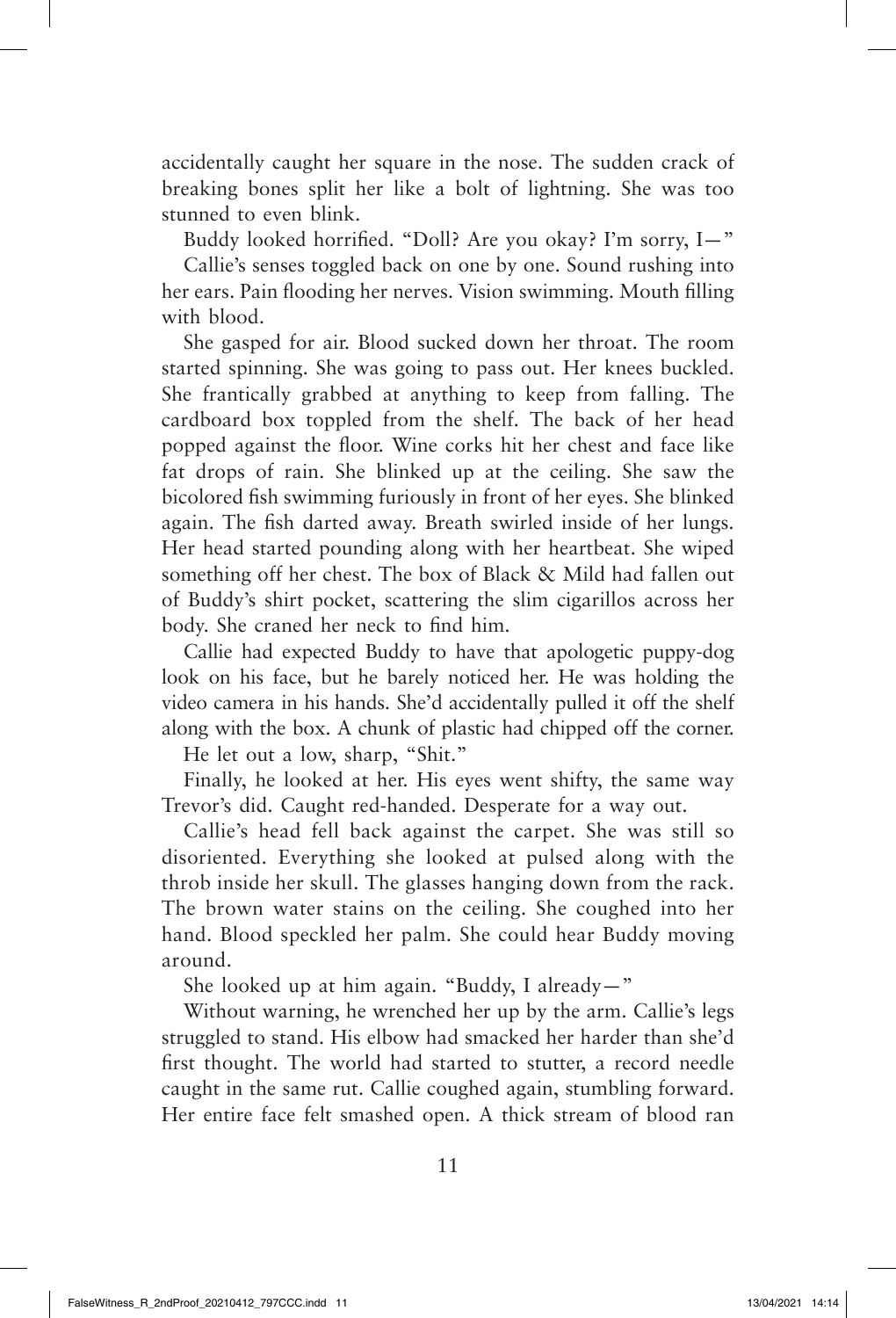down the back of her throat. The room was swirling like a globe. Was this a concussion? It felt like a concussion.

"Buddy, I think I—"

"Shut it." His hand clamped down hard on the back of her neck. He muscled her through the living room and into the kitchen like a misbehaving dog. Callie was too startled to fight back. His fury had always been like a flash fire, sudden and all-encompassing. Usually, she knew where it was coming from.

"Buddy,  $I -$ "

He threw her against the table. "Will you fucking shut up and listen to me?"

Callie reached back to steady herself. The entire kitchen turned sideways. She was going to throw up. She needed to get to the sink.

Buddy banged his fist on the counter. "Stop playing around, dammit!"

Callie's hands covered her ears. His face was scarlet. He was so angry. Why was he so angry?

"I'm dead fucking serious." Buddy's tone had softened, but the register had a deep, ominous growl. "You need to listen to me."

"Okay, okay. Just give me a minute." Callie's legs were still shaky. She lurched toward the sink. Twisted on the faucet. Waited for the water to run clear. She stuck her head under the cold stream. Her nose burned. She winced, and the pain shot straight through her face.

Buddy's hand wrapped around the edge of the sink. He was waiting.

Callie lifted her head. The dizziness nearly sent her reeling again. She found a towel in the drawer. The rough material scratched her cheeks. She stuck it under her nose, tried to staunch the bleeding. "What is it?"

He was bouncing on the balls of his feet. "You can't tell anybody about the camera, okay?"

The towel had already soaked through. The blood would not stop pouring from her nose, into her mouth, down her throat. Callie had never wanted so desperately to lie down in bed and close her eyes. Buddy used to know when she needed that. He used to sweep her up in his arms and carry her down the hall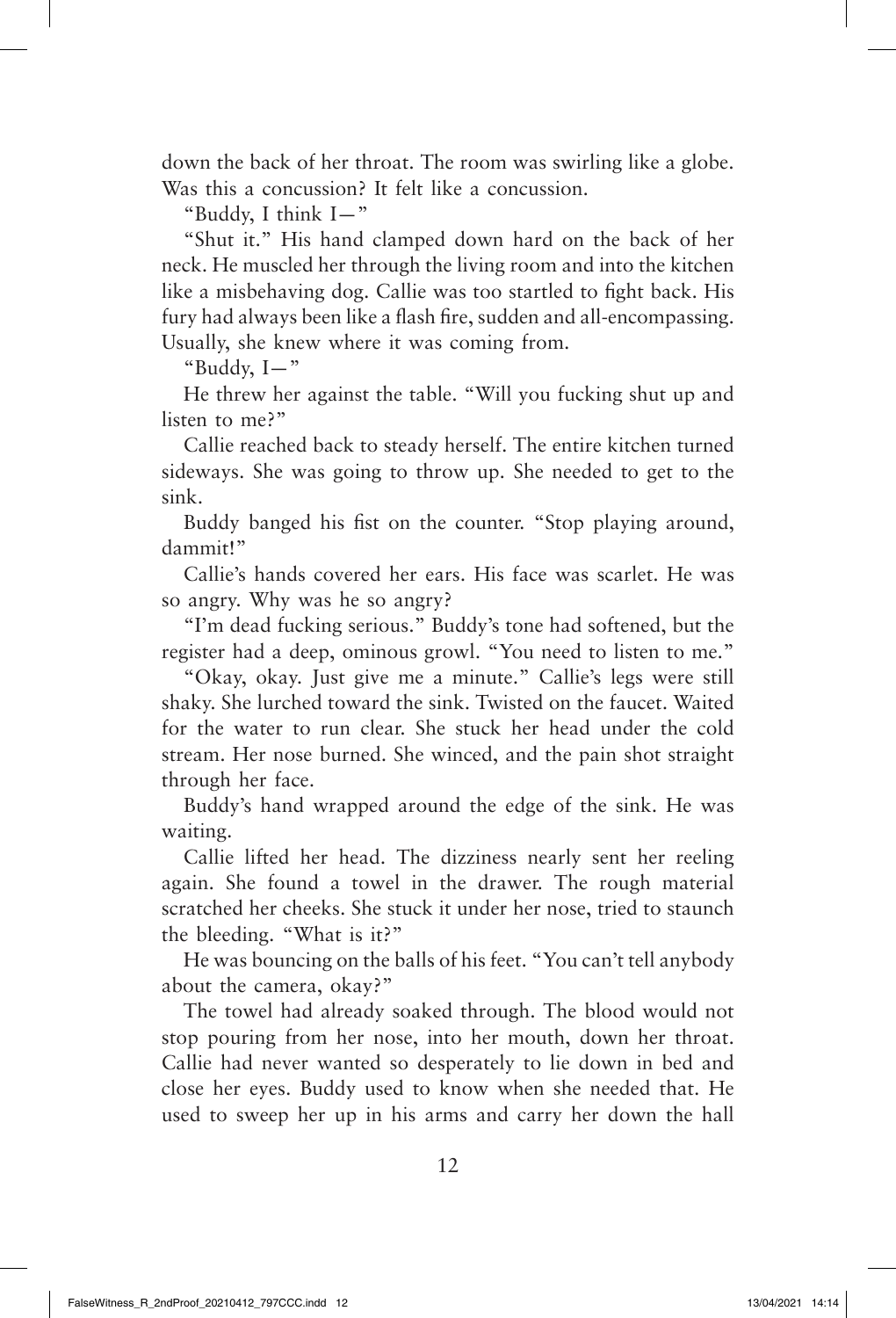and tuck her into bed and stroke her hair until she fell asleep.

"Callie, promise me. Look me in the eye and promise you won't tell."

Buddy's hand was on her shoulder again, but more gently this time. The rage inside of him had started to burn itself out. He lifted her chin with his thick fingers. She felt like a Barbie he was trying to pose.

"Shit, baby. Look at your nose. Are you okay?" He grabbed a fresh towel. "I'm sorry, all right? Jesus, your beautiful little face. Are you okay?"

Callie turned back to the sink. She spat blood into the drain. Her nose felt like it was cranked between two gears. This had to be a concussion. She saw two of everything. Two globs of blood. Two faucets. Two drying racks on the counter.

"Look." His hands gripped her arms, spinning her around and pinning her against the cabinets. "You're gonna be okay, all right? I'll make sure of that. But you can't tell nobody about the camera, okay?"

"Okay," she said, because it was always easier to agree with him.

"I'm serious, doll. Look me in the eye and promise me." She couldn't tell if he was worried or angry until he shook her like a rag doll. "Look at me."

Callie could only offer him a slow blink. There was a cloud between her and everything else. "I know it was an accident."

"Not your nose. I'm talking about the camera." He licked his lips, his tongue darting out like a lizard's. "You can't make a stink about the camera, dolly. I could go to prison."

"Prison?" The word came from nowhere, had no meaning. He might as well have said unicorn. "Why would—"

"Baby doll, please. Don't be stupid."

She blinked, and, like a lens twisting into focus, she could see him clearly now.

Buddy wasn't concerned or angry or eaten up with guilt. He was terrified.

*Of what?*

Callie had known about the camera for months, but she had never let herself figure out the purpose. She thought about his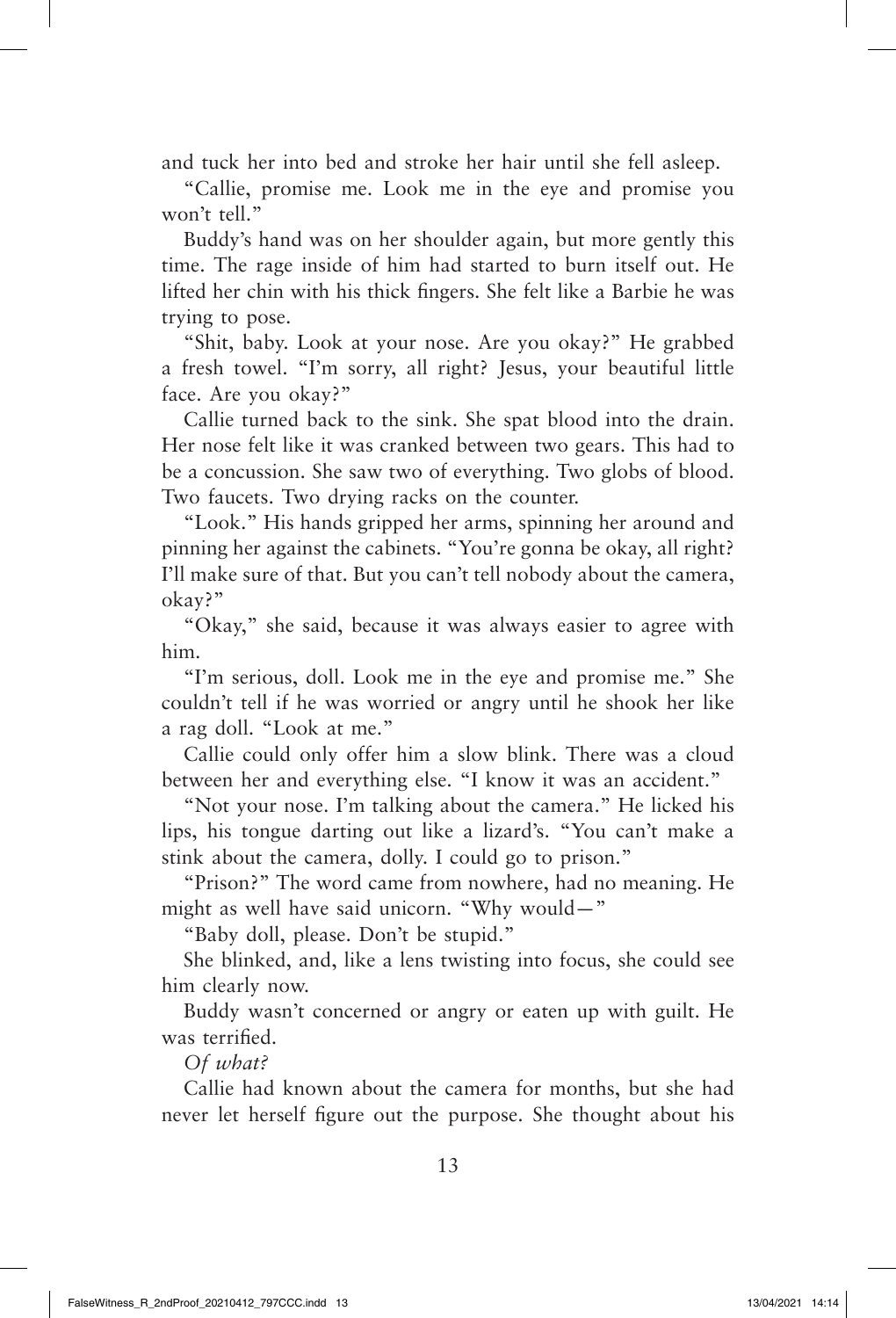weekend parties. The cooler overflowing with beer. The air filled with smoke. The TV blaring. Drunken men chuckling and slapping each other on the back as Callie tried to get Trevor ready so they could go to a movie or the park or anything that got them both out of the house.

"I gotta—" She blew her nose into the towel. Strings of blood spiderwebbed across the white. Her mind was clearing but she could still hear ringing in her ears. He had accidentally knocked the shit out of her. Why had he been so careless?

"Look." His fingers dug into her arms. "Listen to me, doll."

"Stop telling me to listen. I *am* listening. I'm hearing every damn thing you say." She coughed so hard that she had to bend over to clear it. She wiped her mouth. She looked up at him. "Are you recording your friends? Is that what the camera is for?"

"Forget the camera." Buddy reeked of paranoia. "You got conked in the head, doll. You don't know what you're talking about."

## *What was she missing?*

He said he was a contractor, but he didn't have an office. He drove around all day working out of his Corvette. She knew he was a sports bookie. He was also an enforcer, muscle for hire. He always had a lot of cash on him. He always knew a guy who knew a guy. Was he recording his friends asking for favors? Were they paying him to break some knees, burn down some buildings, find some leverage that would close a deal or punish an enemy?

Callie tried to hold onto the pieces of a puzzle she couldn't quite snap together in her head. "What're you doing, Buddy? Are you blackmailing them?"

Buddy held his tongue between his teeth. He paused a beat too long before saying, "Yeah. That's exactly what I do, baby. I blackmail them. That's where the cash comes from. You can't let on that you know. Blackmail's a big crime. I could be sent away for the rest of my life."

She stared into the living room, imagined it filled with his friends—the same friends every time. Some of them Callie didn't know, but others were a part of her life and she felt guilty that she was a partial beneficiary of Buddy's illegal scheming. Dr. Patterson, the school principal. Coach Holt from the Bellwood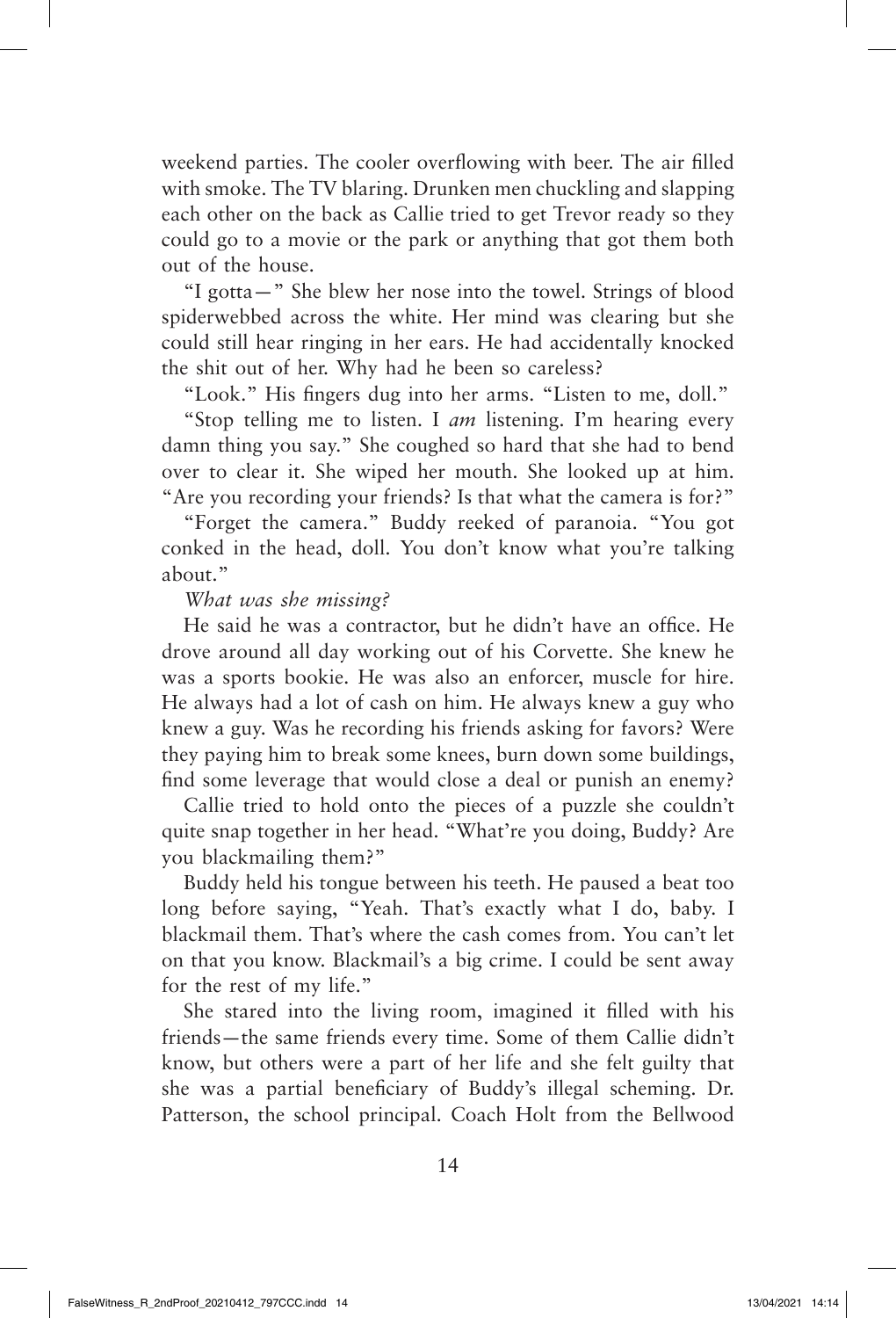Eagles. Mr. Humphrey, who sold used cars. Mr. Ganza, who manned the deli counter at the supermarket. Mr. Emmett, who worked at her dentist's office.

What had they done that was so bad? What horrible things had a coach, a car salesman, a handsy geriatric asshole for the love of Christ, done that they were stupid enough to confess to Buddy Waleski?

And why did these idiots keep coming back every weekend for football, for basketball, for baseball, for soccer, when Buddy was blackmailing them?

Why were they smoking his cigars? Swilling his beer? Burning holes in his furniture? Screaming at his TV?

*Let's finish on the couch.*

Callie's eyes followed the triangle from the one-inch hole drilled into the front of the bar, to the couch directly across from it, to the giant TV that weighed more than she did.

There was a glass shelf underneath the set.

Cable box. Cable splitter. VCR.

She had grown used to seeing the three-pronged RCA cable that hung down from the jacks on the front of the VCR. Red for the right audio channel. White for the left audio. Yellow for video. The cable threaded into one long wire that lay coiled on the carpet below the television. Not once, ever, had Callie wondered what the other end of that cable plugged into.

*Let's finish on the couch.*

"Baby girl." Buddy's desperation was sweating out of his body. "Maybe you should go home, all right? Lemme give you some money. I told you I got paid for that job tomorrow. Good to spread it around, right?"

Callie was looking at him now.

She was really looking at him.

Buddy reached into his pocket and pulled out a wad of cash. He counted off the bills like he was counting off all the ways he controlled her. "Buy yourself a new shirt, all right? Get some matching pants and shoes or whatever. Maybe a necklace? You like that necklace I gave you, right? Get another one. Or four. Be like Mr. T."

"Do you film us?" The question was out before she could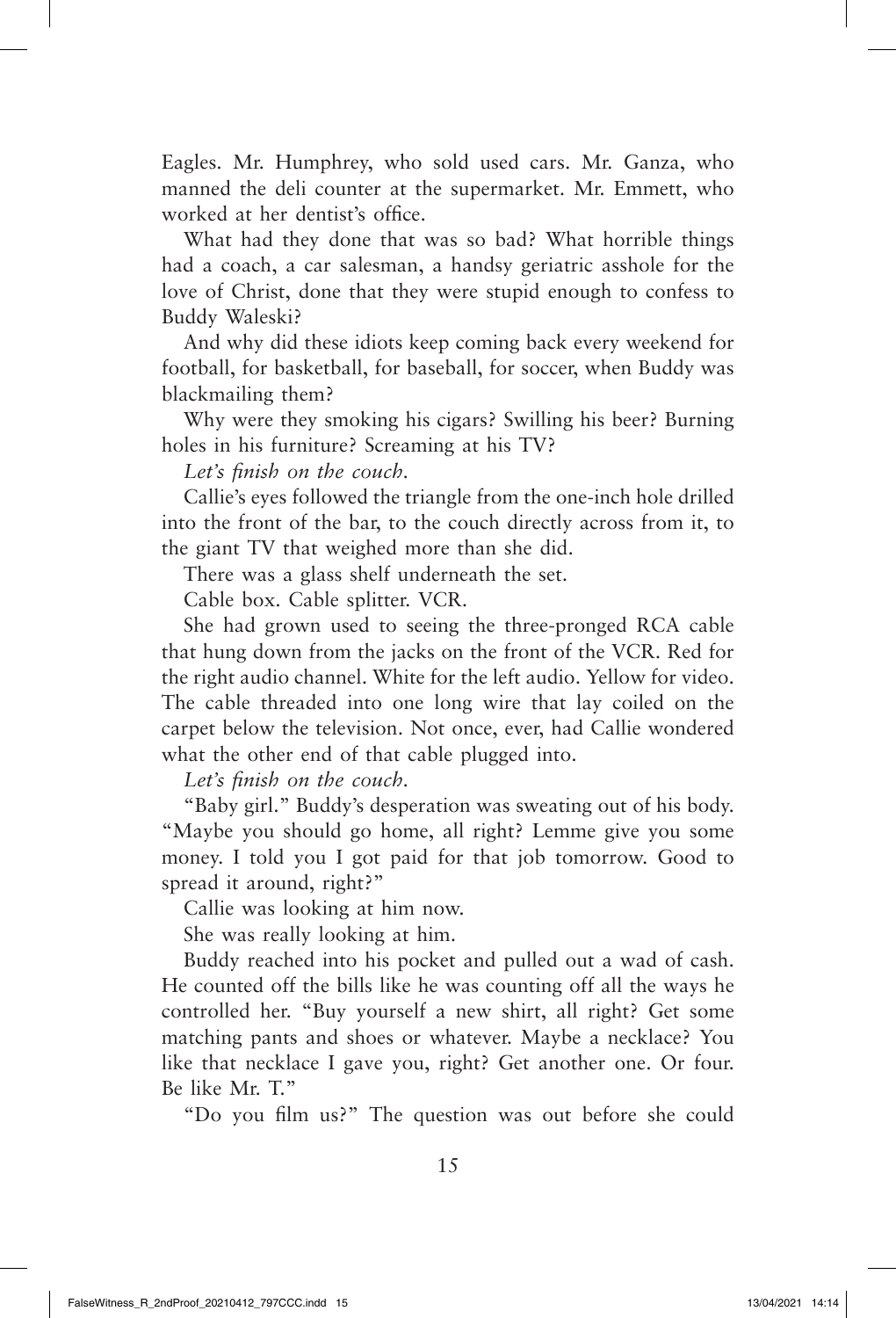consider the kind of hell that the answer could rain down. They never made love in the bed anymore. It was always on the couch. And all those times he'd carried her back to tuck her in? It was right after they had finished on the couch. "Is that what you do, Buddy? You film yourself fucking me and you show it to your friends?"

"Don't be stupid." His tone was the same as Trevor's when he promised he wasn't tapping the glass on the aquarium. "I wouldn't do that, would I? I love you."

"You're a goddam pervert."

"Watch your nasty mouth." He wasn't screwing around with his warning. She could see exactly what was going on now—what had been going on for at least six months.

Dr. Patterson waving at her from the bleachers during pep rallies.

Coach Holt winking at her from the sidelines during football games.

Mr. Ganza smiling at Callie as he passed her mother some sliced cheese over the deli counter.

"You—" Callie's throat clenched. They had all seen her with her clothes off. The things she had done to Buddy on the couch. The things that Buddy had done to her. "I can't-"

"Callie, calm down. You're getting hysterical."

"I *am* fucking hysterical!" she screamed. "They've *seen* me, Buddy. They've *watched* me. They all know what I—what we—"

"Doll, come on."

She dropped her head into her hands, humiliated.

Dr. Patterson. Coach Holt. Mr. Ganza. They weren't mentors or fatherly figures or sweet old men. They were perverts who got off on watching Callie get screwed.

"Come on, baby," Buddy said. "You're blowing this out of proportion."

Tears streamed down her face. She could barely speak. She had loved him. She had done *everything* for him. "How could you do this to me?"

"Do what?" Buddy sounded flip. His eyes darted down to the wad of cash. "You got what you wanted."

She shook her head. She had never wanted this. She had wanted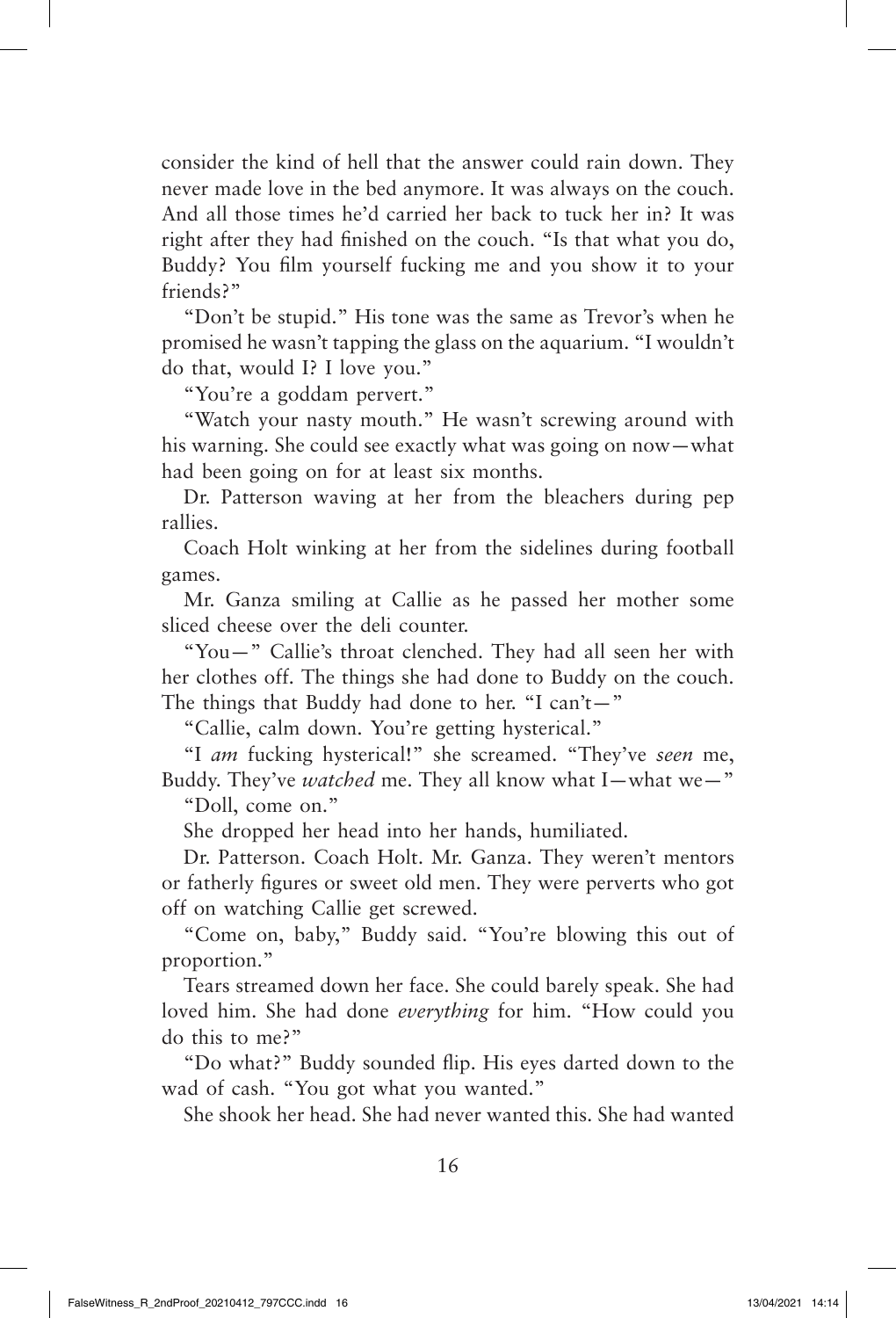to feel safe. To feel protected. To have someone interested in her life, her thoughts, her dreams.

"Come on, baby girl. You got your uniforms paid for, and your cheerleading camp, and your—"

"I'll tell my mother," she threatened. "I'll tell her exactly what you did."

"You think she gives a shit?" His laugh was genuine, because they both knew it was true. "As long as the cash keeps coming, your mama don't care."

Callie swallowed the glass that had filled her throat. "What about Linda?"

His mouth fished open like a trout's.

"What's your wife gonna think about you fucking her son's fourteen-year-old babysitter for the last two years?"

She heard the hiss of air sucking past his teeth.

In all of the time Callie had been with him, Buddy had talked constantly about Callie's *small hands*, her *tiny waist*, her *little mouth*, but he had never, ever talked about the fact that there was more than thirty years between them.

That he was a *criminal.*

"Linda's still at the hospital, right?" Callie walked over to the phone hanging by the side door. Her fingers traced the emergency numbers that were taped onto the wall. Even as she went through the motions, Callie wondered if she could go through with the call. Linda was always so kind. The news would devastate her. There was no way Buddy would let it get that far.

Still, Callie picked up the receiver, expecting him to wail and plead and beg for her forgiveness and reaffirm his love and devotion.

He did none of this. His mouth kept trouting. He stood like a frozen gorilla, his arms bulging out at his sides.

Callie turned her back to him. She rested the receiver against her shoulder. Stretched the springy cord out of her way. Touched the number eight on the keypad.

The entire world slowed down before her brain could register what was happening.

The punch to her kidney was like a speeding car sideswiping her from behind. The phone slipped from her shoulder. Callie's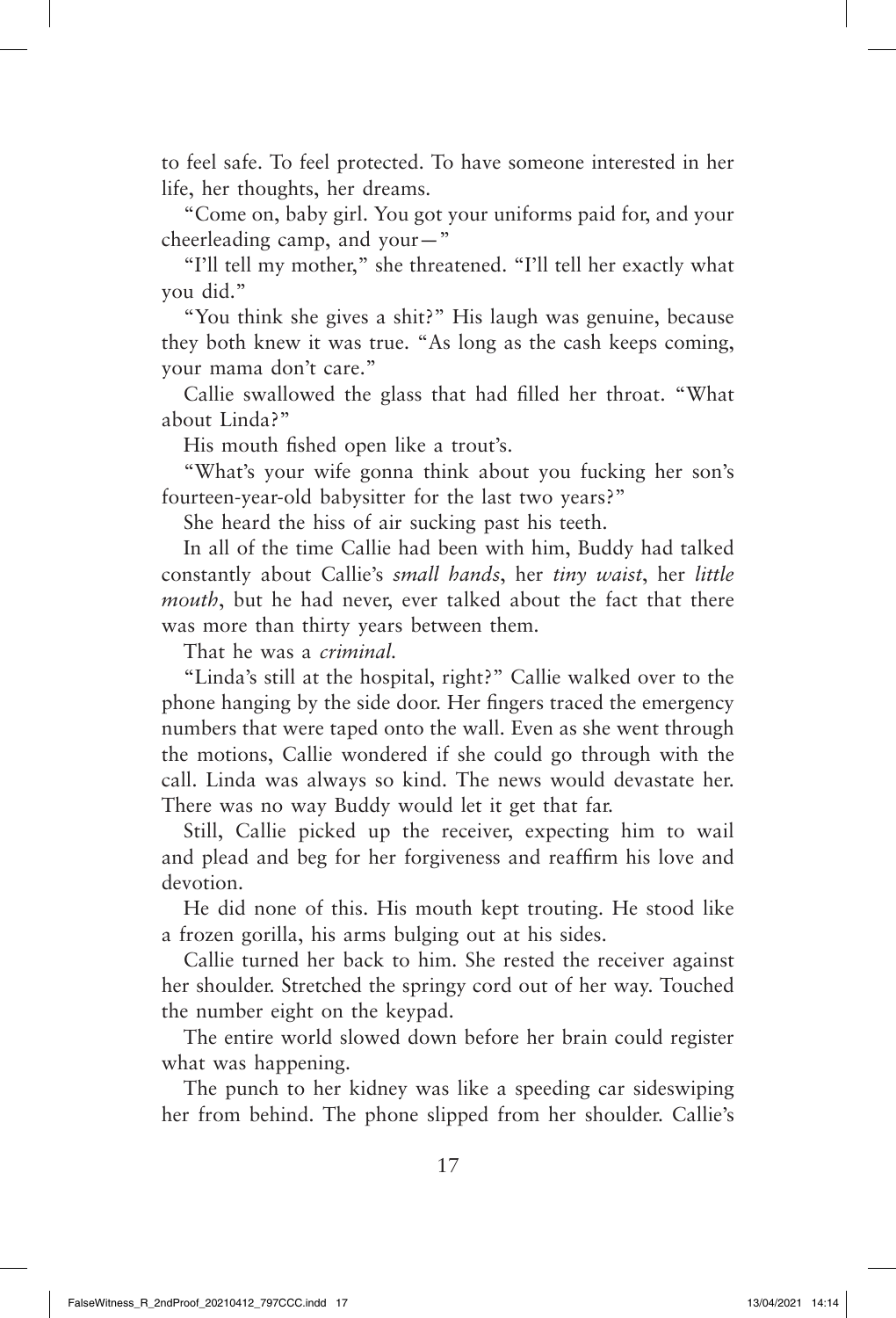arms flew up. Her feet left the ground. She felt a breeze on her skin as she launched into the air.

Her chest slammed into the wall. Her nose crushed flat. Her teeth dug into the Sheetrock.

"Stupid bitch." Buddy palmed the back of her head and banged her face into the wall again. Then again. He reared back a third time.

Callie forced her knees to bend. She felt her hair rip from her scalp as she folded her body into a ball on the floor. She had been beaten before. She knew how to take a hit. But that was with someone whose size and strength were relatively close to her own. Someone who didn't thrash people for a living. Someone who had never killed before.

"You gonna fuckin' threaten me!" Buddy's foot swung into her stomach like a wrecking ball.

Callie's body lifted off the floor. She huffed all of the air out of her lungs. A sharp stabbing pain told her that one of her ribs had fractured.

Buddy was on his knees. She looked up at him. His eyes were crazed. Spit speckled the corners of his mouth. He wrapped one hand around her neck. Callie tried to scramble away but ended up on her back. He straddled her. The weight of him was unbearable. His grip tightened. Her windpipe flexed into her spine. He was pinching off her air. She swung at him, trying to aim her fist between his legs. Once. Twice. A sideswipe was enough to loosen his grip. She rolled out from under him, tried to find a way to stand, to run, to flee.

The air cracked with a sound she couldn't quite name.

Fire burned across Callie's back. She felt her skin being flayed. He was using the telephone cord to whip her. Blood bubbled up like acid across her spine. She raised her hand and watched the skin on her arm snake open as the phone cord wrapped around her wrist.

Instinctively, she jerked back her arm. The cord slipped from his grasp. She saw the surprise in his face and scrambled to get her back against the wall. She lashed out at him, punching, kicking, recklessly swinging the cord, screaming, "Fuck you, motherfucker! I'll fucking kill you!"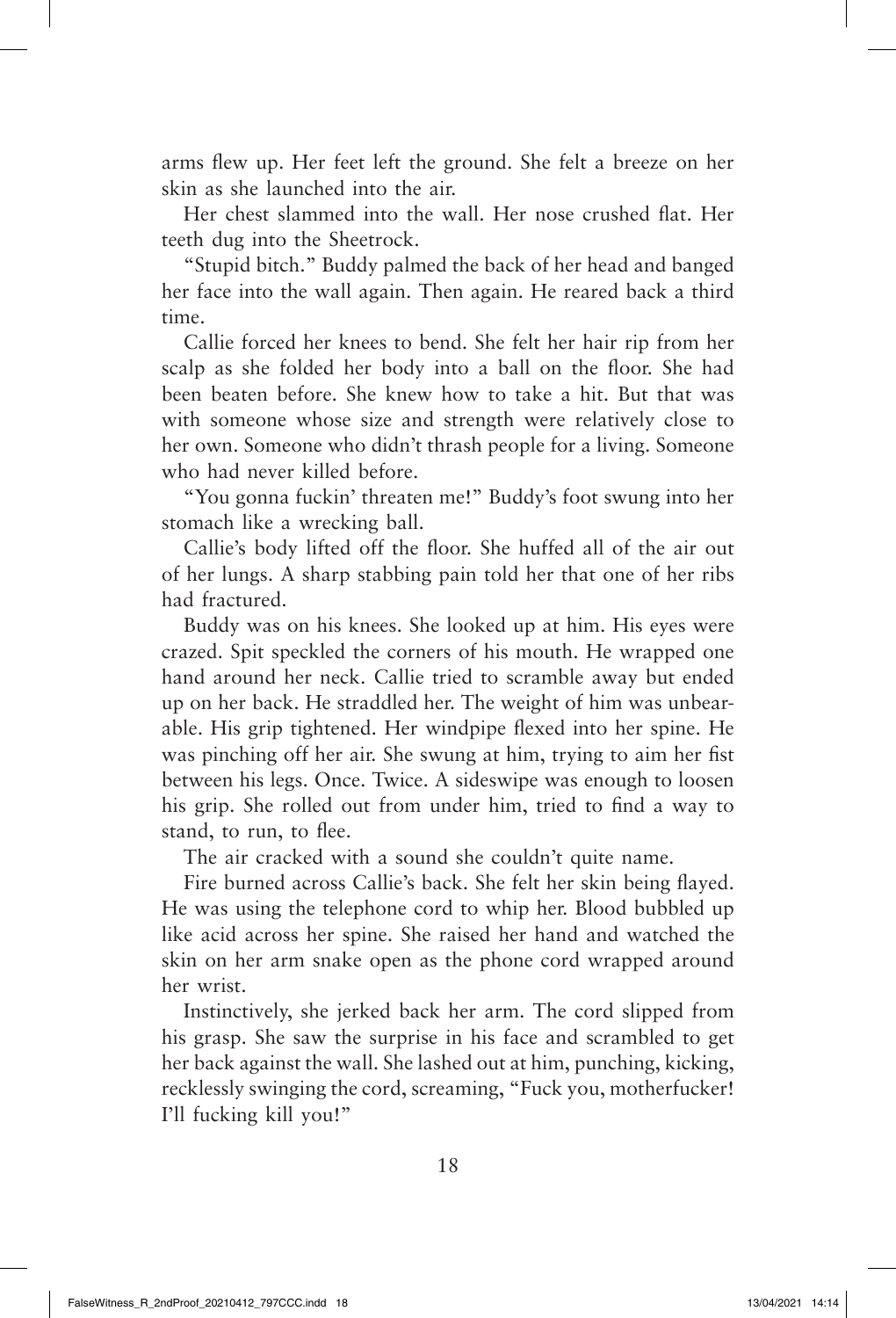Her voice echoed in the kitchen.

Suddenly, somehow, everything had come to a standstill.

Callie had at some point managed to spring to her feet. Her hand was raised behind her head, waiting to whip the cord around. Both of them stood their ground, no more than spitting distance between them.

Buddy's startled laugh turned into an appreciative chuckle. "Damn, girl."

She had opened a gash along his cheek. He wiped the blood onto his fingers. He put his fingers in his mouth. He made a loud sucking noise.

Callie felt her stomach twist into a tight knot.

She knew the taste of violence brought out a darkness in him.

"Come on, tiger." He raised his fists like a boxer ready for a knock-out round. "Come at me again."

"Buddy, please." Callie silently willed her muscles to stay primed, her joints to keep loose, to be ready to fight back as hard as they could because the only reason he was acting calm right now was because he had made up his mind that he was going to enjoy killing her. "It doesn't have to be like this."

"Sugar doll, it was always going to be like this."

She let that knowledge settle into her brain. Callie knew that he was right. She had been such a fool. "I won't say anything. I promise."

"It's too far gone, dolly. I think you know that." His fists still hung loose in front of his face. He waved her forward. "Come on, baby girl. Don't go down without a fight."

He had nearly two feet and at least one hundred fifty pounds on her. The heft of an entire second human being existed inside of his hulking body.

*Scratch him? Bite him? Pull out his hair? Die with his blood in her mouth?*

"Whatcha gonna do, little bit?" He kept his fists at the ready. "I'm giving you a chance here. You gonna come at me or are you gonna fold?"

*The hallway?* 

She couldn't risk leading him to Trevor.

*The front door?*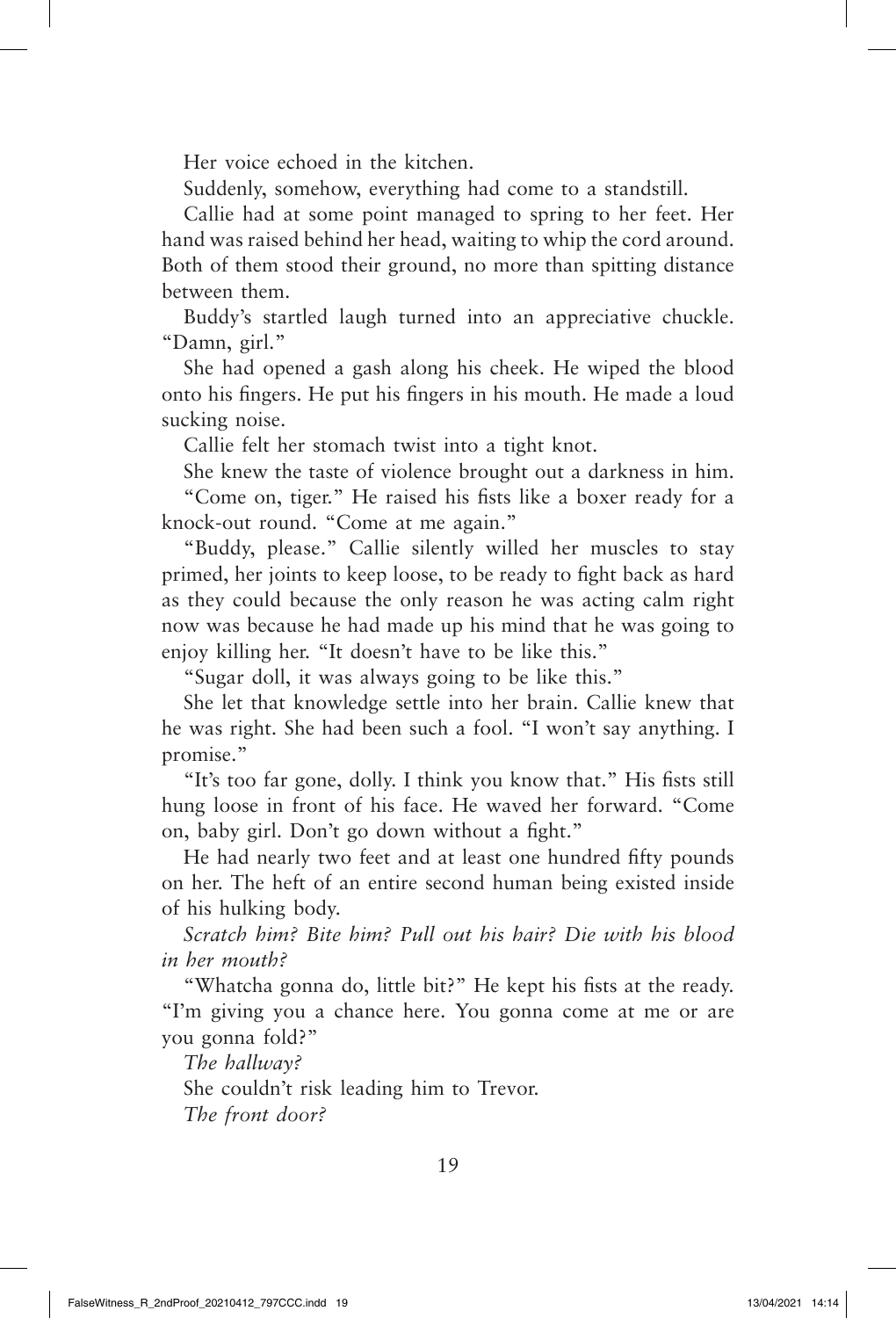Too far away.

*The kitchen door?*

Callie could see the gold doorknob out of the corner of her eye.

Gleaming. Waiting. Unlocked.

She walked herself through the motions—turn, left-foot-rightfoot, grab the knob, twist, run through the carport, out into the street, scream her head off the whole way.

*Who was she kidding?*

All she had to do was turn and Buddy would be on her. He wasn't fast, but he didn't need to be. In one long stride, his hand would be around her neck again.

Callie stared all of her hatred into him.

He shrugged, because it didn't matter.

"Why did you do it?" she asked. "Why did you show them our private stuff?"

"Money." He sounded disappointed that she was so stupid. "Why the hell else?"

Callie couldn't let herself think about all those grown men watching her do stuff she did not want to do with a man who had promised he would always, no matter what, protect her.

"Bring it." Buddy punched a lazy right hook into the air, then a slow-motion uppercut. "Come on, Rocky. Gimme whatcha got."

She let her gaze ping-pong around the kitchen.

*Fridge. Oven. Cabinets. Drawers. Cookie plate. NyQuil. Drying rack.*

Buddy smirked. "You gonna hit me with a frying pan, Daffy Duck?"

Callie sprinted straight toward him, full out, like a bullet exploding from the muzzle of a gun. Buddy's hands were up near his face. She tucked her body down low so that when he finally managed to drop his fists, she was already out of his reach.

She crashed into the kitchen sink.

Grabbed the knife out of the drying rack.

Spun around with the blade slicing out in front of her.

Buddy grinned at the steak knife, which looked like something Linda had bought at the grocery store in a six-piece set made in Taiwan. Cracked wooden handle. Serrated blade so thin that it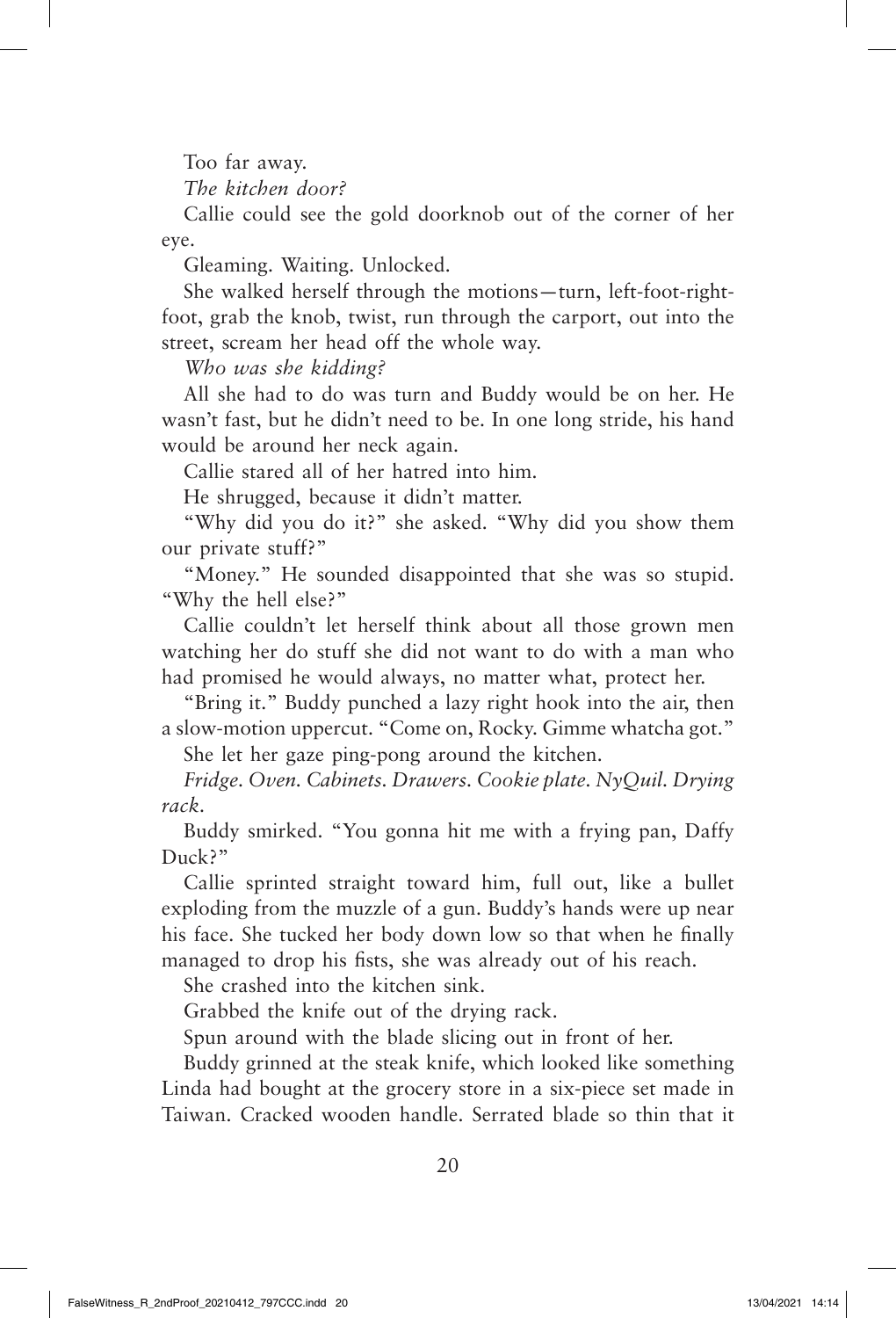bent three different ways before straightening out at the end. Callie had used it to cut Trevor's hot dog into pieces because otherwise he would try to shove the whole thing in his mouth and start to choke.

Callie could see she'd missed some ketchup.

A thin streak of red ran along the serrated teeth.

"Oh." Buddy sounded surprised. "Oh, Jesus."

They both looked down at the same time.

The knife had slashed open the leg of his pants. Left upper thigh, a few inches down from his crotch.

She watched the khaki material slowly turn crimson.

Callie had been involved in competitive gymnastics from the age of five. She had an intimate understanding of all the ways that you could hurt yourself. An awkward twist could tear the ligaments in your back. A sloppy dismount could wreck the tendons in your knee. A piece of metal—even a cheap piece of metal—that cut across your inner thigh could open your femoral artery, the major pipeline that supplied blood to the lower part of your body.

"Cal." Buddy's hand clamped down on his leg. Blood seeped through his clenched fingers. "Get a—Christ, Callie. Get a towel  $or -$ "

He started to fall, broad shoulders banging into the cabinets, head cracking off the edge of the countertop. The room shook from his weight as he dropped down.

"Cal?" Buddy's throat worked. Sweat dripped down his face. "Callie?"

Her body was still tensed. Her hand was still gripping the knife. She felt enveloped by a cold darkness, like she'd somehow stepped back into her own shadow.

"Callie. Baby, you gotta—" His lips had lost their color. His teeth began to chatter as if her coldness was seeping into him, too. "C-call an ambulance, baby. Call an—"

Callie slowly turned her head. She looked at the phone on the wall. The receiver was off the hook. Slivers of multi-colored wires stuck out where Buddy had ripped away the springy cord. She found the other end, following it like a clue, and located the receiver underneath the kitchen table.